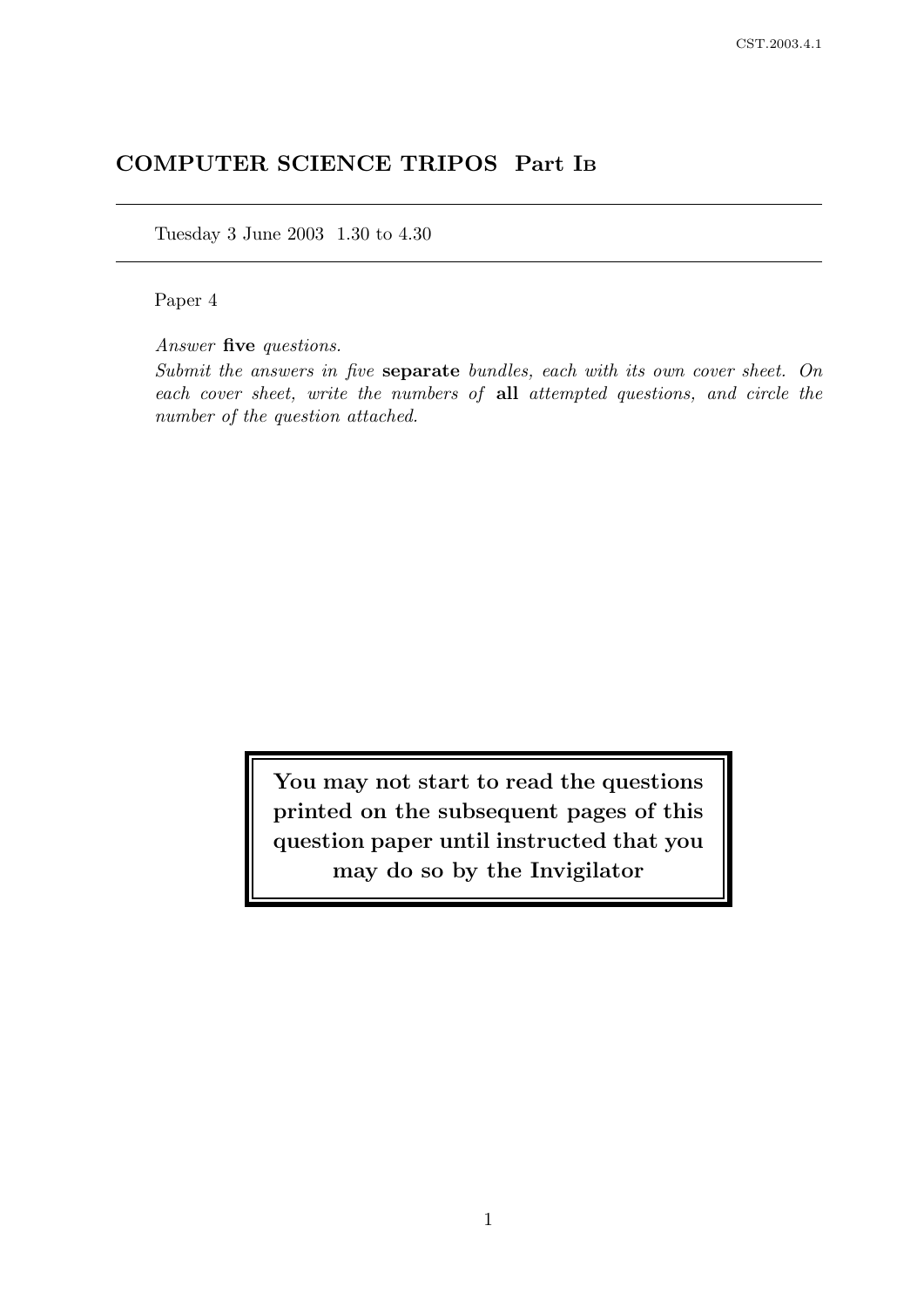#### 1 Compiler Construction

A programming language has commands C and expressions E which may involve the terminals I (identifiers) and N (integer constants). Its grammar  $\mathcal G$  (with start symbol  $S$ ) is given by

$$
S ::= C \text{ eof}
$$
  

$$
C ::= I = E | \text{ if } E \text{ then } C | \text{ if } E \text{ then } C \text{ else } C
$$
  

$$
E ::= I | N | E + I
$$

Construct

(a) a recursive descent parser, and [8 marks]

(b) the characteristic finite state machine (CFSM) of a  $LR(k)$ ,  $SLR(k)$  or  $LALR(k)$ parser, [12 marks]

explaining carefully whether there are any problems in the grammar  $\mathcal G$  (and if so how you resolved them) and in adapting the grammar for recursive descent parsing and in adopting the CFSM so as to be suitable for  $LR(k)$ ,  $SLR(k)$  or  $LALR(k)$  parsing. It is not necessary to consider how the corresponding parse tree is constructed.

### 2 Economics and Law

- (a) Describe three ways in which progress in information technology affects the expected size of firms, including at least one factor that favours larger firms and at least one factor that favours smaller ones. [12 marks]
- (b) If the US Department of Justice had managed to split Microsoft into an operating systems company and an applications company, do you think the demerged companies would have been worth more, or less, in the long run? Briefly justify your answer. [4 marks]
- (c) Would such a demerger have had an effect on the size of the average software company, and if so, what? [4 marks]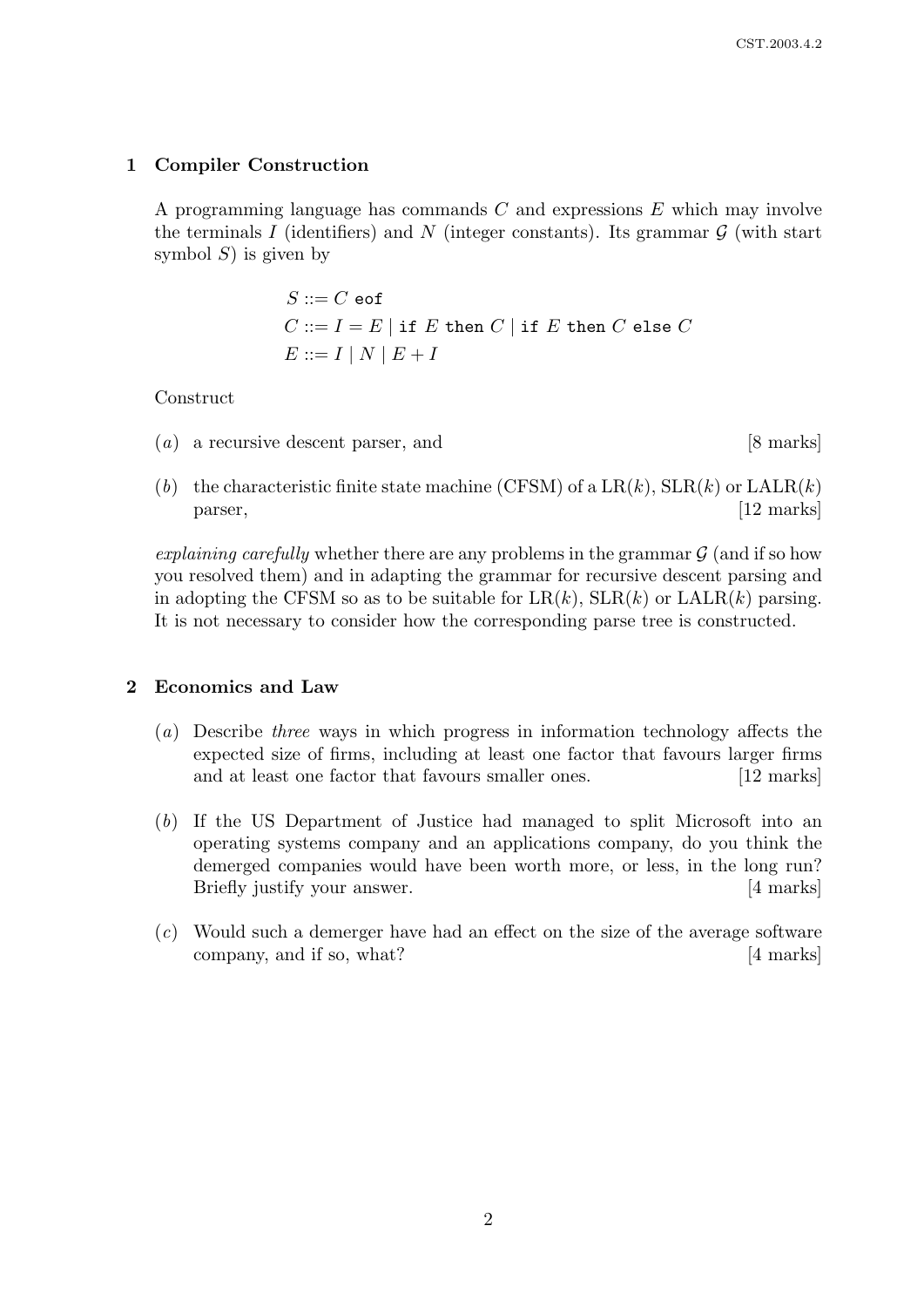## 3 Data Structures and Algorithms

An application requires a hash table to hold up to  $10^6$  key-value pairs where both the keys and the values are integers. Carefully describe the two possible implementations:  $(a)$  open hashing using linked lists of key–value pairs outside the table and  $(b)$  closed hashing in which all key–value pairs are held within the hash table. [10 marks]

Discuss how you would decide which method is most suitable for the given application. [4 marks]

Assuming the table has exactly 10<sup>6</sup> entries and that keys, values and list pointers are all of size 4 bytes, and that you have allocated a total of 16 million bytes for the table (and hash chains), estimate the expected number of key comparisons necessary to locate an existing entry for  $(a)$  the open hash table and  $(b)$  the closed hash table. [6 marks]

## 4 Comparative Programming Languages

Give a brief description of the main syntactic constructs used in Smalltalk (or Squeak) programs, illustrating your answer by explaining the meaning of the following fragment of code:

```
[self isAwake]
whileTrue:
[| item |
  item := self askForCookie.
  (self isCookie: item)
    ifTrue: [self eat: item]
    ifFalse: [self complainAbout:item].
    (self isFull) ifTrue: [self sleep]]
```
[10 marks]

Suggest how you implement in Smalltalk (or Squeak) a binary tree in which each node contains an integer and pointers to two or fewer other nodes of the same kind. [4 marks]

Outline the code you would use  $(a)$  to construct this kind of tree, and  $(b)$  to sum all the integers in a given tree. [6 marks]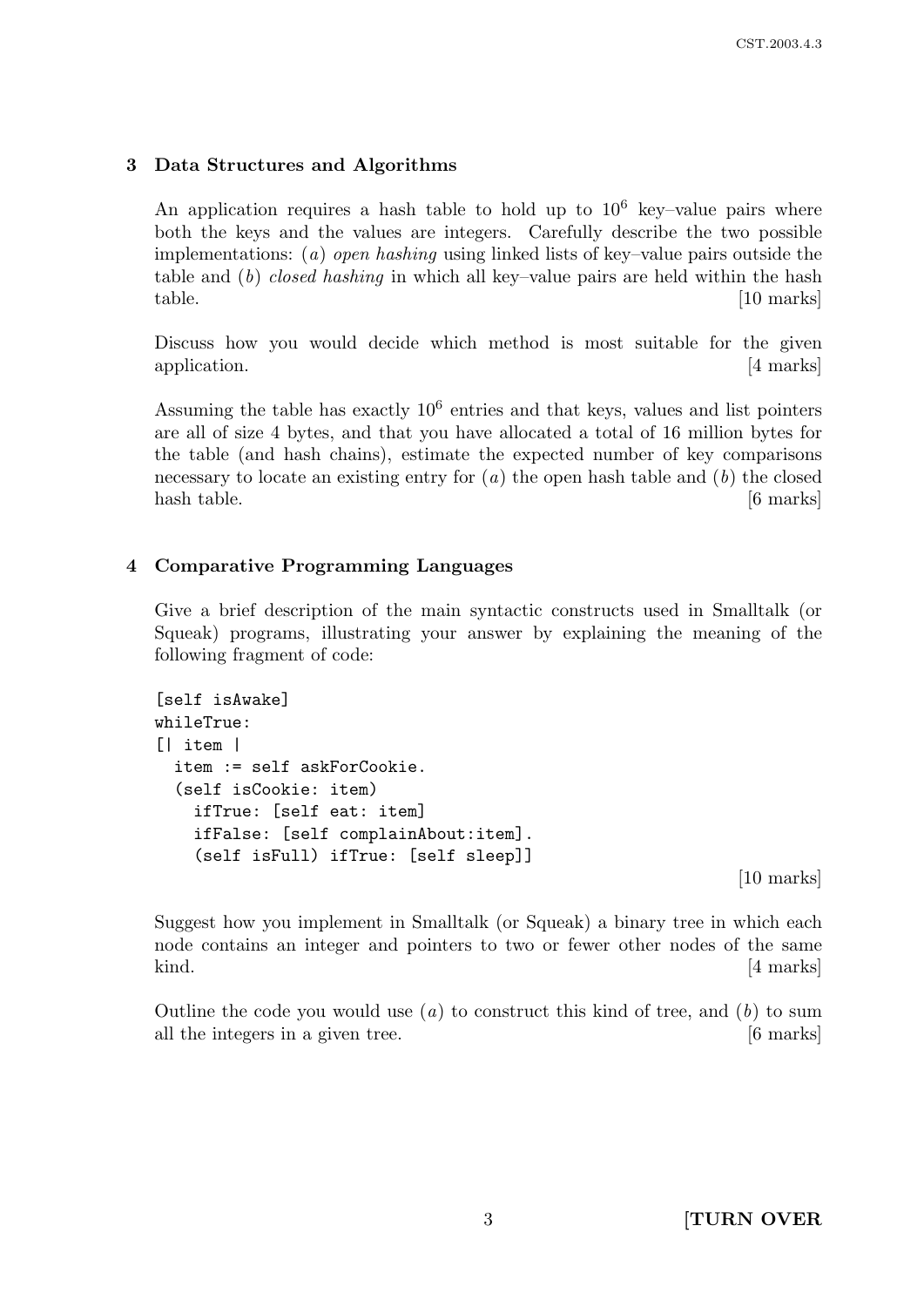#### 5 Operating Systems II

- (a) Describe the basic operation of a log-structured file system. What are the potential benefits? What are the problems? [8 marks]
- (b) Several modern file systems make use of journalling. Describe how a journal is used by the file system, and the situations in which it is beneficial. [6 marks]
- (c) You are assigned the task of designing a tape backup strategy for an important file server. The goal is to maximise the time any file is held on backup while minimising the number of tapes required. Sketch your strategy, commenting on the support you require from the file system, and justifying your design decisions. [6 marks]

#### 6 Continuous Mathematics

- (a) State the definition of the Fourier Transform,  $F(\mu)$ , of a function  $f(x)$  and give the expression for the inverse Fourier Transform of  $f(x)$  in terms of  $F(\mu)$ . [4 marks]
- (b) Consider the function

$$
f(x) = \begin{cases} e^{-ax} & x \ge 0 \\ 0 & x < 0 \end{cases}
$$

for  $a > 0$  and find its Fourier Transform,  $F(\mu)$ . [4 marks]

(c) Now consider the function

is  $F(\mu) = \frac{1}{2}e^{-|\mu|}$ 

$$
f(x) = e^{-a|x|}
$$

for  $a > 0$  where  $-\infty < x < \infty$  and find its Fourier Transform. [4 marks]

(d) Show that the Fourier Transform of the function

$$
f(x) = \frac{1}{(1+x^2)}
$$

. [8 marks]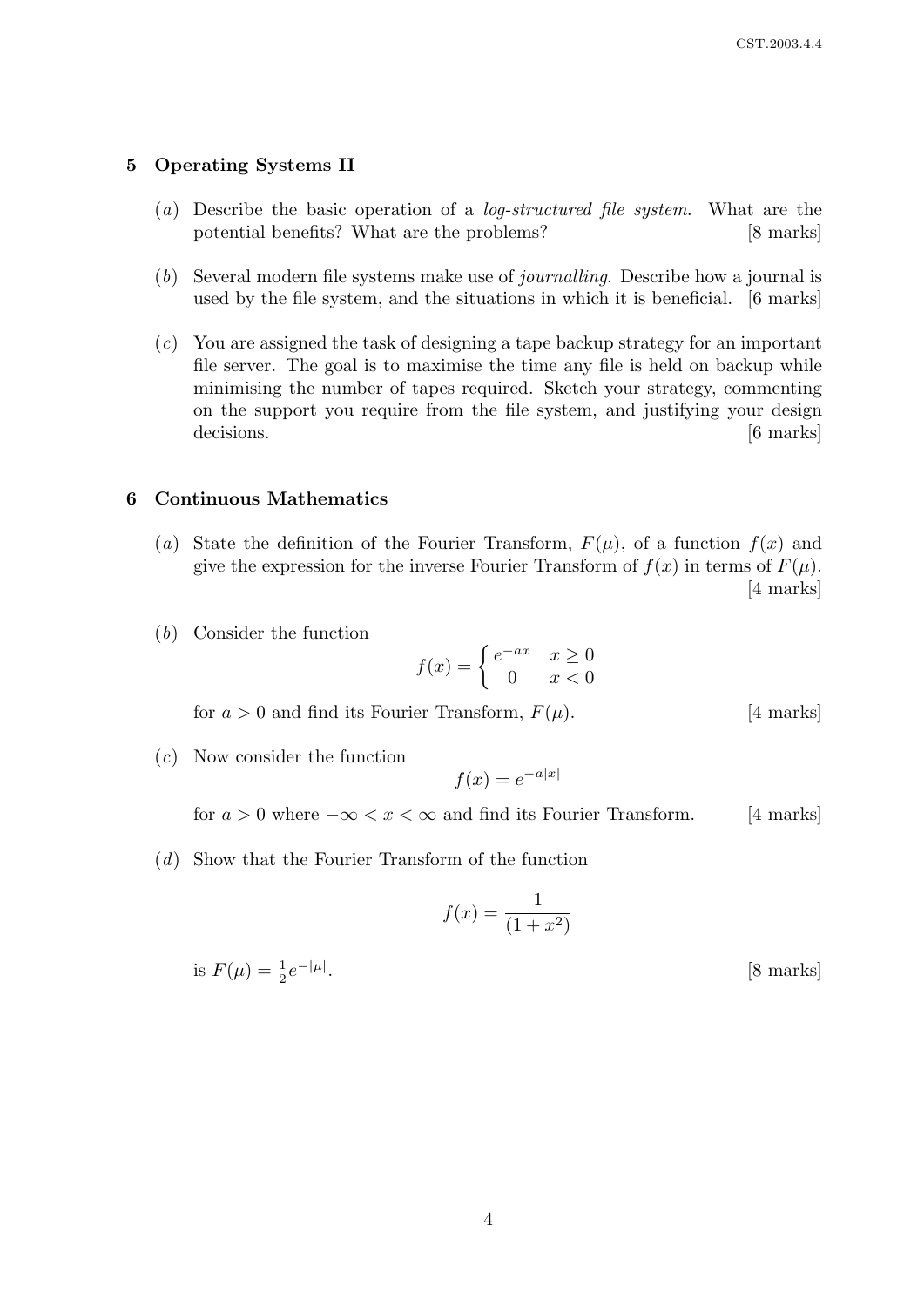## 7 Numerical Analysis I

- (a) Explain briefly the back substitution algorithm for solving an upper triangular system of linear equations. Why is this important? What is forward substitution? [5 marks]
- (b) What is meant by a *symmetric positive definite* matrix?  $[2 \text{ marks}]$
- (c) Given that  $A = \left( \begin{array}{cc} \end{array} \right)$  $\mathcal{L}$ 1 2 2 5 is positive definite and

$$
A = \begin{pmatrix} 1 & 1 \\ 2 & 1 \end{pmatrix} \begin{pmatrix} 1 & 1 \\ 1 & 1 \end{pmatrix} \begin{pmatrix} 1 & 2 \\ 1 & 1 \end{pmatrix}
$$

show how this factorisation may be used to solve the equations

$$
A\left(\begin{array}{c}x_1\\x_2\end{array}\right)=\left(\begin{array}{c}3\\4\end{array}\right).
$$

[6 marks]

 $(d)$  Now consider the equations

$$
\begin{pmatrix} 3 & 4 & 1 \ 0 & 8 & 2 \ 3 & 2 & 5 \end{pmatrix} \begin{pmatrix} x_1 \ x_2 \ x_3 \end{pmatrix} = \begin{pmatrix} 16 \ 14 \ 8 \end{pmatrix}.
$$
  
Pre-multiply each side by 
$$
\begin{pmatrix} 1 & 0 & 0 \ 4 & -1 & -4 \ 1 & 0 & -1 \end{pmatrix}
$$
 and hence find the solution. [7 marks]